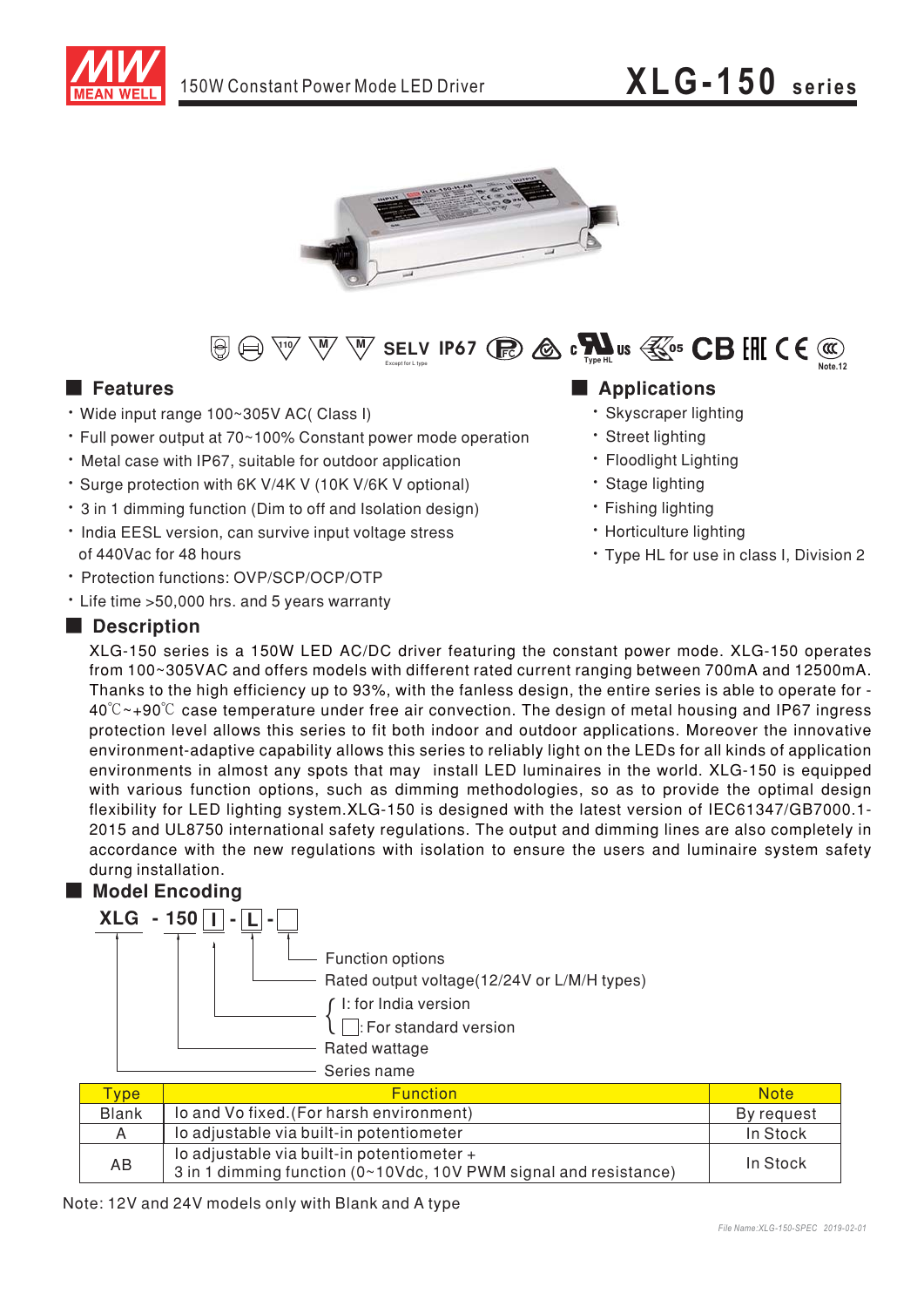

#### **SPECIFICATION**

| <b>MODEL</b>        |                                                                                                                                                                                                                                                                                                                                                                                                                                                                                                                                                                                                                                                                                                                                                                                                                                                                                                                                                                                                                                                                                                                                                                                                                                                                                                                                                                                                                                                                                                                                                                                                                                                                                                                                                     | XLG-150-12                                                                                    | XLG-150-24                                                                                                                           |  |  |  |
|---------------------|-----------------------------------------------------------------------------------------------------------------------------------------------------------------------------------------------------------------------------------------------------------------------------------------------------------------------------------------------------------------------------------------------------------------------------------------------------------------------------------------------------------------------------------------------------------------------------------------------------------------------------------------------------------------------------------------------------------------------------------------------------------------------------------------------------------------------------------------------------------------------------------------------------------------------------------------------------------------------------------------------------------------------------------------------------------------------------------------------------------------------------------------------------------------------------------------------------------------------------------------------------------------------------------------------------------------------------------------------------------------------------------------------------------------------------------------------------------------------------------------------------------------------------------------------------------------------------------------------------------------------------------------------------------------------------------------------------------------------------------------------------|-----------------------------------------------------------------------------------------------|--------------------------------------------------------------------------------------------------------------------------------------|--|--|--|
|                     | <b>DC VOLTAGE</b>                                                                                                                                                                                                                                                                                                                                                                                                                                                                                                                                                                                                                                                                                                                                                                                                                                                                                                                                                                                                                                                                                                                                                                                                                                                                                                                                                                                                                                                                                                                                                                                                                                                                                                                                   | 12V                                                                                           | <b>24V</b>                                                                                                                           |  |  |  |
|                     | CONSTANT CURRENT REGION Note.2   8.4~12V                                                                                                                                                                                                                                                                                                                                                                                                                                                                                                                                                                                                                                                                                                                                                                                                                                                                                                                                                                                                                                                                                                                                                                                                                                                                                                                                                                                                                                                                                                                                                                                                                                                                                                            |                                                                                               | $16.8 - 24V$                                                                                                                         |  |  |  |
|                     | <b>RATED CURRENT</b>                                                                                                                                                                                                                                                                                                                                                                                                                                                                                                                                                                                                                                                                                                                                                                                                                                                                                                                                                                                                                                                                                                                                                                                                                                                                                                                                                                                                                                                                                                                                                                                                                                                                                                                                | 12.5A                                                                                         | 6.25A                                                                                                                                |  |  |  |
|                     | <b>RATED POWER</b>                                                                                                                                                                                                                                                                                                                                                                                                                                                                                                                                                                                                                                                                                                                                                                                                                                                                                                                                                                                                                                                                                                                                                                                                                                                                                                                                                                                                                                                                                                                                                                                                                                                                                                                                  | 150W                                                                                          | <b>150W</b>                                                                                                                          |  |  |  |
|                     | RIPPLE & NOISE (max.) Note.3                                                                                                                                                                                                                                                                                                                                                                                                                                                                                                                                                                                                                                                                                                                                                                                                                                                                                                                                                                                                                                                                                                                                                                                                                                                                                                                                                                                                                                                                                                                                                                                                                                                                                                                        | 150mVp-p                                                                                      | 240mVp-p                                                                                                                             |  |  |  |
|                     |                                                                                                                                                                                                                                                                                                                                                                                                                                                                                                                                                                                                                                                                                                                                                                                                                                                                                                                                                                                                                                                                                                                                                                                                                                                                                                                                                                                                                                                                                                                                                                                                                                                                                                                                                     | Adjustable for A-Type only (via the built-in potentiometer)                                   |                                                                                                                                      |  |  |  |
|                     | <b>CURRENT ADJ. RANGE</b>                                                                                                                                                                                                                                                                                                                                                                                                                                                                                                                                                                                                                                                                                                                                                                                                                                                                                                                                                                                                                                                                                                                                                                                                                                                                                                                                                                                                                                                                                                                                                                                                                                                                                                                           | $6.5 - 12.5A$                                                                                 | $3.2 - 6.25A$                                                                                                                        |  |  |  |
| <b>OUTPUT</b>       | <b>VOLTAGE TOLERANCE Note.4</b>                                                                                                                                                                                                                                                                                                                                                                                                                                                                                                                                                                                                                                                                                                                                                                                                                                                                                                                                                                                                                                                                                                                                                                                                                                                                                                                                                                                                                                                                                                                                                                                                                                                                                                                     | ±3.0%                                                                                         | ±2.0%                                                                                                                                |  |  |  |
|                     | <b>LINE REGULATION</b>                                                                                                                                                                                                                                                                                                                                                                                                                                                                                                                                                                                                                                                                                                                                                                                                                                                                                                                                                                                                                                                                                                                                                                                                                                                                                                                                                                                                                                                                                                                                                                                                                                                                                                                              | ±0.5%                                                                                         | ±0.5%                                                                                                                                |  |  |  |
|                     | <b>LOAD REGULATION</b>                                                                                                                                                                                                                                                                                                                                                                                                                                                                                                                                                                                                                                                                                                                                                                                                                                                                                                                                                                                                                                                                                                                                                                                                                                                                                                                                                                                                                                                                                                                                                                                                                                                                                                                              | ±2%<br>±1%                                                                                    |                                                                                                                                      |  |  |  |
|                     | SETUP, RISE TIME Note.6                                                                                                                                                                                                                                                                                                                                                                                                                                                                                                                                                                                                                                                                                                                                                                                                                                                                                                                                                                                                                                                                                                                                                                                                                                                                                                                                                                                                                                                                                                                                                                                                                                                                                                                             | 500ms, 100ms/230VAC, 1200ms, 100ms/115VAC                                                     |                                                                                                                                      |  |  |  |
|                     | <b>HOLD UP TIME (Typ.)</b>                                                                                                                                                                                                                                                                                                                                                                                                                                                                                                                                                                                                                                                                                                                                                                                                                                                                                                                                                                                                                                                                                                                                                                                                                                                                                                                                                                                                                                                                                                                                                                                                                                                                                                                          | 10ms/ 230VAC 10ms/ 115VAC                                                                     |                                                                                                                                      |  |  |  |
|                     |                                                                                                                                                                                                                                                                                                                                                                                                                                                                                                                                                                                                                                                                                                                                                                                                                                                                                                                                                                                                                                                                                                                                                                                                                                                                                                                                                                                                                                                                                                                                                                                                                                                                                                                                                     | $100 - 305$ VAC<br>$142 - 431VDC$                                                             |                                                                                                                                      |  |  |  |
|                     | <b>VOLTAGE RANGE</b><br>Note.5                                                                                                                                                                                                                                                                                                                                                                                                                                                                                                                                                                                                                                                                                                                                                                                                                                                                                                                                                                                                                                                                                                                                                                                                                                                                                                                                                                                                                                                                                                                                                                                                                                                                                                                      | (Please refer to "STATIC CHARACTERISTIC" section)                                             |                                                                                                                                      |  |  |  |
|                     | <b>FREQUENCY RANGE</b>                                                                                                                                                                                                                                                                                                                                                                                                                                                                                                                                                                                                                                                                                                                                                                                                                                                                                                                                                                                                                                                                                                                                                                                                                                                                                                                                                                                                                                                                                                                                                                                                                                                                                                                              | $47 \sim 63$ Hz                                                                               |                                                                                                                                      |  |  |  |
|                     | <b>POWER FACTOR</b>                                                                                                                                                                                                                                                                                                                                                                                                                                                                                                                                                                                                                                                                                                                                                                                                                                                                                                                                                                                                                                                                                                                                                                                                                                                                                                                                                                                                                                                                                                                                                                                                                                                                                                                                 | PF ≥ 0.97/115VAC, PF ≥ 0.95/230VAC, PF ≥ 0.92/277VAC@full load                                |                                                                                                                                      |  |  |  |
|                     | <b>TOTAL HARMONIC DISTORTION</b>                                                                                                                                                                                                                                                                                                                                                                                                                                                                                                                                                                                                                                                                                                                                                                                                                                                                                                                                                                                                                                                                                                                                                                                                                                                                                                                                                                                                                                                                                                                                                                                                                                                                                                                    | THD<10%(@load≧50%/115VC,230VAC; @load≧75%/277VAC)                                             |                                                                                                                                      |  |  |  |
| <b>INPUT</b>        | <b>EFFICIENCY (Typ.)</b>                                                                                                                                                                                                                                                                                                                                                                                                                                                                                                                                                                                                                                                                                                                                                                                                                                                                                                                                                                                                                                                                                                                                                                                                                                                                                                                                                                                                                                                                                                                                                                                                                                                                                                                            | 91.5%                                                                                         | 93%                                                                                                                                  |  |  |  |
|                     | <b>AC CURRENT</b>                                                                                                                                                                                                                                                                                                                                                                                                                                                                                                                                                                                                                                                                                                                                                                                                                                                                                                                                                                                                                                                                                                                                                                                                                                                                                                                                                                                                                                                                                                                                                                                                                                                                                                                                   | 1.0A / 230VAC<br>0.8A/277VAC<br>1.8A/115VAC                                                   |                                                                                                                                      |  |  |  |
|                     | <b>INRUSH CURRENT(Typ.)</b>                                                                                                                                                                                                                                                                                                                                                                                                                                                                                                                                                                                                                                                                                                                                                                                                                                                                                                                                                                                                                                                                                                                                                                                                                                                                                                                                                                                                                                                                                                                                                                                                                                                                                                                         | COLD START 50A(twidth=500 $\mu$ s measured at 50% Ipeak) at 230VAC; Per NEMA 410              |                                                                                                                                      |  |  |  |
|                     | MAX. No. of PSUs on 16A                                                                                                                                                                                                                                                                                                                                                                                                                                                                                                                                                                                                                                                                                                                                                                                                                                                                                                                                                                                                                                                                                                                                                                                                                                                                                                                                                                                                                                                                                                                                                                                                                                                                                                                             |                                                                                               |                                                                                                                                      |  |  |  |
|                     | <b>CIRCUIT BREAKER</b>                                                                                                                                                                                                                                                                                                                                                                                                                                                                                                                                                                                                                                                                                                                                                                                                                                                                                                                                                                                                                                                                                                                                                                                                                                                                                                                                                                                                                                                                                                                                                                                                                                                                                                                              | 4 units (circuit breaker of type B) / 8 units (circuit breaker of type C) at 230VAC           |                                                                                                                                      |  |  |  |
|                     | <b>LEAKAGE CURRENT</b>                                                                                                                                                                                                                                                                                                                                                                                                                                                                                                                                                                                                                                                                                                                                                                                                                                                                                                                                                                                                                                                                                                                                                                                                                                                                                                                                                                                                                                                                                                                                                                                                                                                                                                                              | <0.75mA/277VAC                                                                                |                                                                                                                                      |  |  |  |
|                     | <b>NO LOAD</b>                                                                                                                                                                                                                                                                                                                                                                                                                                                                                                                                                                                                                                                                                                                                                                                                                                                                                                                                                                                                                                                                                                                                                                                                                                                                                                                                                                                                                                                                                                                                                                                                                                                                                                                                      |                                                                                               |                                                                                                                                      |  |  |  |
|                     | <b>POWER CONSUMPTION</b>                                                                                                                                                                                                                                                                                                                                                                                                                                                                                                                                                                                                                                                                                                                                                                                                                                                                                                                                                                                                                                                                                                                                                                                                                                                                                                                                                                                                                                                                                                                                                                                                                                                                                                                            | No load power consumption <0.5W for A-Type                                                    |                                                                                                                                      |  |  |  |
|                     |                                                                                                                                                                                                                                                                                                                                                                                                                                                                                                                                                                                                                                                                                                                                                                                                                                                                                                                                                                                                                                                                                                                                                                                                                                                                                                                                                                                                                                                                                                                                                                                                                                                                                                                                                     | $95 - 108%$                                                                                   |                                                                                                                                      |  |  |  |
|                     | <b>OVER CURRENT</b>                                                                                                                                                                                                                                                                                                                                                                                                                                                                                                                                                                                                                                                                                                                                                                                                                                                                                                                                                                                                                                                                                                                                                                                                                                                                                                                                                                                                                                                                                                                                                                                                                                                                                                                                 | Constant current limiting, recovers automatically after fault condition is removed            |                                                                                                                                      |  |  |  |
|                     | <b>SHORT CIRCUIT</b>                                                                                                                                                                                                                                                                                                                                                                                                                                                                                                                                                                                                                                                                                                                                                                                                                                                                                                                                                                                                                                                                                                                                                                                                                                                                                                                                                                                                                                                                                                                                                                                                                                                                                                                                | Hiccup mode, recovers automatically after fault condition is removed                          |                                                                                                                                      |  |  |  |
| <b>PROTECTION</b>   |                                                                                                                                                                                                                                                                                                                                                                                                                                                                                                                                                                                                                                                                                                                                                                                                                                                                                                                                                                                                                                                                                                                                                                                                                                                                                                                                                                                                                                                                                                                                                                                                                                                                                                                                                     | $13.5 - 18V$<br>$27 - 34V$                                                                    |                                                                                                                                      |  |  |  |
|                     | <b>OVER VOLTAGE</b>                                                                                                                                                                                                                                                                                                                                                                                                                                                                                                                                                                                                                                                                                                                                                                                                                                                                                                                                                                                                                                                                                                                                                                                                                                                                                                                                                                                                                                                                                                                                                                                                                                                                                                                                 | Shut down output voltage, re-power on to recover                                              |                                                                                                                                      |  |  |  |
|                     | <b>INPUT OVER VOLTAGE Note.7</b>                                                                                                                                                                                                                                                                                                                                                                                                                                                                                                                                                                                                                                                                                                                                                                                                                                                                                                                                                                                                                                                                                                                                                                                                                                                                                                                                                                                                                                                                                                                                                                                                                                                                                                                    | 320 ~ 390VAC (Shut down output voltage when the input voltage exceeds protection voltage)     |                                                                                                                                      |  |  |  |
|                     |                                                                                                                                                                                                                                                                                                                                                                                                                                                                                                                                                                                                                                                                                                                                                                                                                                                                                                                                                                                                                                                                                                                                                                                                                                                                                                                                                                                                                                                                                                                                                                                                                                                                                                                                                     | can survive input voltage stress of 440Vac for 48 hours                                       |                                                                                                                                      |  |  |  |
|                     | <b>OVER TEMPERATURE</b>                                                                                                                                                                                                                                                                                                                                                                                                                                                                                                                                                                                                                                                                                                                                                                                                                                                                                                                                                                                                                                                                                                                                                                                                                                                                                                                                                                                                                                                                                                                                                                                                                                                                                                                             | Shut down output voltage, recovers automatically after fault condition is removed             |                                                                                                                                      |  |  |  |
|                     | <b>WORKING TEMP.</b>                                                                                                                                                                                                                                                                                                                                                                                                                                                                                                                                                                                                                                                                                                                                                                                                                                                                                                                                                                                                                                                                                                                                                                                                                                                                                                                                                                                                                                                                                                                                                                                                                                                                                                                                | Tcase=-40 ~ +90°C (Please refer to "OUTPUT LOAD vs TEMPERATURE" section)                      |                                                                                                                                      |  |  |  |
|                     | <b>MAX. CASE TEMP.</b>                                                                                                                                                                                                                                                                                                                                                                                                                                                                                                                                                                                                                                                                                                                                                                                                                                                                                                                                                                                                                                                                                                                                                                                                                                                                                                                                                                                                                                                                                                                                                                                                                                                                                                                              | Tcase=+90 $°C$                                                                                |                                                                                                                                      |  |  |  |
|                     | <b>WORKING HUMIDITY</b>                                                                                                                                                                                                                                                                                                                                                                                                                                                                                                                                                                                                                                                                                                                                                                                                                                                                                                                                                                                                                                                                                                                                                                                                                                                                                                                                                                                                                                                                                                                                                                                                                                                                                                                             | $20 \sim 95\%$ RH non-condensing                                                              |                                                                                                                                      |  |  |  |
| <b>ENVIRONMENT</b>  | <b>STORAGE TEMP., HUMIDITY</b>                                                                                                                                                                                                                                                                                                                                                                                                                                                                                                                                                                                                                                                                                                                                                                                                                                                                                                                                                                                                                                                                                                                                                                                                                                                                                                                                                                                                                                                                                                                                                                                                                                                                                                                      | $-40 \sim +90^{\circ}$ C, 10 ~ 95% RH                                                         |                                                                                                                                      |  |  |  |
|                     | <b>TEMP. COEFFICIENT</b>                                                                                                                                                                                                                                                                                                                                                                                                                                                                                                                                                                                                                                                                                                                                                                                                                                                                                                                                                                                                                                                                                                                                                                                                                                                                                                                                                                                                                                                                                                                                                                                                                                                                                                                            | $\pm 0.06\%$ / $\degree$ (0 ~ 60 $\degree$ C)                                                 |                                                                                                                                      |  |  |  |
|                     | <b>VIBRATION</b>                                                                                                                                                                                                                                                                                                                                                                                                                                                                                                                                                                                                                                                                                                                                                                                                                                                                                                                                                                                                                                                                                                                                                                                                                                                                                                                                                                                                                                                                                                                                                                                                                                                                                                                                    | 10 ~ 500Hz, 5G 12min./1cycle, period for 72min. each along X, Y, Z axes                       |                                                                                                                                      |  |  |  |
|                     | <b>SAFETY STANDARDS</b>                                                                                                                                                                                                                                                                                                                                                                                                                                                                                                                                                                                                                                                                                                                                                                                                                                                                                                                                                                                                                                                                                                                                                                                                                                                                                                                                                                                                                                                                                                                                                                                                                                                                                                                             | UL8750(type"HL"), CSA C22.2 No. 250.13-12; ENEC EN61347-1, EN61347-2-13 independent, EN62384; |                                                                                                                                      |  |  |  |
|                     |                                                                                                                                                                                                                                                                                                                                                                                                                                                                                                                                                                                                                                                                                                                                                                                                                                                                                                                                                                                                                                                                                                                                                                                                                                                                                                                                                                                                                                                                                                                                                                                                                                                                                                                                                     | GB19510.1, GB19510.14; EAC TP TC 004; IP67 approved                                           |                                                                                                                                      |  |  |  |
| <b>SAFETY &amp;</b> | <b>WITHSTAND VOLTAGE</b>                                                                                                                                                                                                                                                                                                                                                                                                                                                                                                                                                                                                                                                                                                                                                                                                                                                                                                                                                                                                                                                                                                                                                                                                                                                                                                                                                                                                                                                                                                                                                                                                                                                                                                                            | I/P-O/P:4.2KVAC I/P-FG:2.1KVAC O/P-FG:1.5KVAC                                                 |                                                                                                                                      |  |  |  |
| EMC                 | <b>ISOLATION RESISTANCE</b>                                                                                                                                                                                                                                                                                                                                                                                                                                                                                                                                                                                                                                                                                                                                                                                                                                                                                                                                                                                                                                                                                                                                                                                                                                                                                                                                                                                                                                                                                                                                                                                                                                                                                                                         | I/P-O/P, I/P-FG, O/P-FG:100M Ohms / 500VDC / 25℃/ 70% RH                                      |                                                                                                                                      |  |  |  |
|                     | <b>EMC EMISSION</b>                                                                                                                                                                                                                                                                                                                                                                                                                                                                                                                                                                                                                                                                                                                                                                                                                                                                                                                                                                                                                                                                                                                                                                                                                                                                                                                                                                                                                                                                                                                                                                                                                                                                                                                                 | Compliance to EN55015, EN61000-3-2 Class C (@load $\geq$ 50%); EN61000-3-3;                   |                                                                                                                                      |  |  |  |
|                     | <b>EMC IMMUNITY</b>                                                                                                                                                                                                                                                                                                                                                                                                                                                                                                                                                                                                                                                                                                                                                                                                                                                                                                                                                                                                                                                                                                                                                                                                                                                                                                                                                                                                                                                                                                                                                                                                                                                                                                                                 |                                                                                               | Compliance to EN61000-4-2,3,4,5,6,8,11; EN61547, light industry level (surge immunity Line-Earth 6KV, Line-Line 4KV)(10K/6KV option) |  |  |  |
|                     | <b>MTBF</b>                                                                                                                                                                                                                                                                                                                                                                                                                                                                                                                                                                                                                                                                                                                                                                                                                                                                                                                                                                                                                                                                                                                                                                                                                                                                                                                                                                                                                                                                                                                                                                                                                                                                                                                                         | K hrs min.<br>Telcordia SR-332 (Bellcore);<br>Khrs min.                                       | MIL-HDBK-217F $(25^{\circ}$ C)                                                                                                       |  |  |  |
| <b>OTHERS</b>       | <b>DIMENSION</b>                                                                                                                                                                                                                                                                                                                                                                                                                                                                                                                                                                                                                                                                                                                                                                                                                                                                                                                                                                                                                                                                                                                                                                                                                                                                                                                                                                                                                                                                                                                                                                                                                                                                                                                                    | 180*63*35.5mm (L*W*H)                                                                         |                                                                                                                                      |  |  |  |
|                     | <b>PACKING</b>                                                                                                                                                                                                                                                                                                                                                                                                                                                                                                                                                                                                                                                                                                                                                                                                                                                                                                                                                                                                                                                                                                                                                                                                                                                                                                                                                                                                                                                                                                                                                                                                                                                                                                                                      | 0.8Kg;16pcs / 13.4Kg /0.67CUFT                                                                |                                                                                                                                      |  |  |  |
| <b>NOTE</b>         | 1. All parameters NOT specially mentioned are measured at 230VAC input, rated current and 25°C of ambient temperature.<br>2. Please refer to "DRIVING METHODS OF LED MODULE".<br>3. Ripple & noise are measured at 20MHz of bandwidth by using a 12" twisted pair-wire terminated with a 0.1uf & 47uf parallel capacitor.<br>4. Tolerance: includes set up tolerance, line regulation and load regulation.<br>5. De-rating may be needed under low input voltages. Please refer to "STATIC CHARACTERISTIC" sections for details.<br>6. Length of set up time is measured at first cold start. Turning ON/OFF the driver may lead to increase of the set up time.<br>7.Only for XLG-150 I series<br>8. The driver is considered as a component that will be operated in combination with final equipment. Since EMC performance will be affected by the<br>complete installation, the final equipment manufacturers must re-qualify EMC Directive on the complete installation again.<br>9. The ambient temperature derating of 3.5°C/1000m with fanless models and of 5°C/1000m with fan models for operating altitude higher than 2000m(6500ft).<br>10. Please refer to the warranty statement on MEAN WELL's website at http://www.meanwell.com<br>11. This series meets the typical life expectancy of >50,000 hours of operation when Tcase, particularly (tc) point (or TMP, per DLC), is about 70°C or less.<br>12. Products sourced from the Americas regions may not have the CCC/PSE/BIS/KC logo. Please contact your MEAN WELL sales for more information.<br>13. For any application note and IP water proof function installation caution, please refer our user manual before using.<br>https://www.meanwell.com/Upload/PDF/LED EN.pdf |                                                                                               |                                                                                                                                      |  |  |  |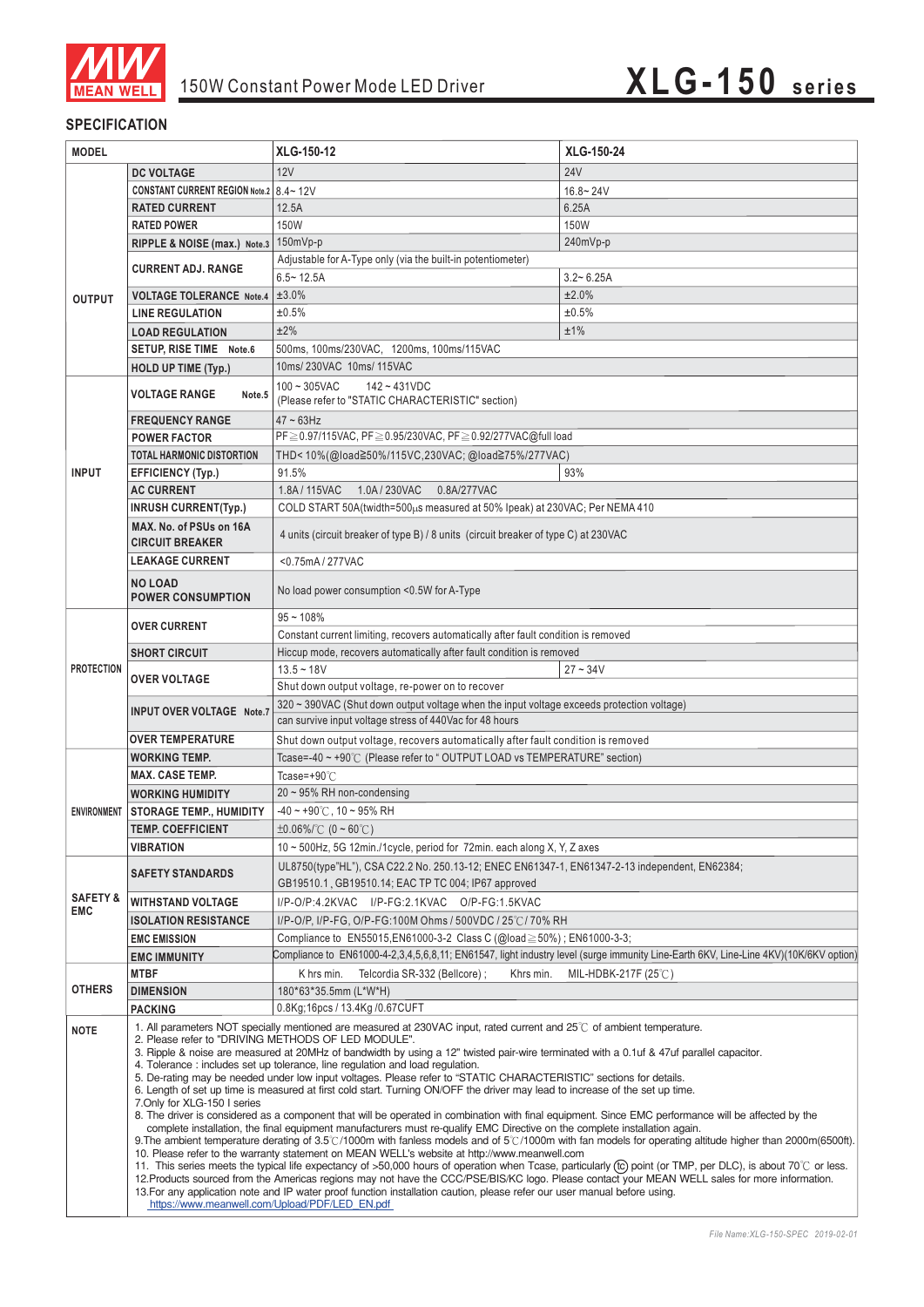

## **SPECIFICATION**

| 700mA<br><b>RATED CURRENT</b><br>1400mA<br>2800mA<br>150W<br>150W<br><b>RATED POWER</b><br>150W<br>$120 - 214V$<br>$60 - 107V$<br>$27 - 56V$<br><b>CONSTANT CURRENT REGION</b><br>FULL POWER CURRENT RANGE 700~1050mA<br>1400~2100mA<br>2680~4170mA<br><b>OUTPUT</b><br><b>115V</b><br><b>OPEN CIRCUIT VOLTAGE (max.) 225V</b><br>60V<br>Adjustable for A/AB-Type only (via the built-in potentiometer)<br><b>CURRENT ADJ. RANGE</b><br>350~1050mA<br>700~2100mA<br>1400~4170mA<br><b>CURRENT RIPPLE</b><br>$3.0\%$ (@ Load $\geq 50\%$ rated voltage)<br>±5%<br><b>CURRENT TOLERANCE</b><br><b>SET UP TIME</b><br>500ms/230VAC, 1200ms/115VAC<br>$100 - 305$ VAC<br>142VDC ~ 431VDC<br><b>VOLTAGE RANGE</b><br>Note.5<br>(Please refer to "STATIC CHARACTERISTIC" ang " DRIVING METHODS OF LED MODULE"section)<br>$47 \sim 63$ Hz<br><b>FREQUENCY RANGE</b><br>PF ≥ 0.97 / 115VAC, PF ≥ 0.95 / 230VAC, PF ≥ 0.92 / 277VAC at full load<br><b>POWER FACTOR (Typ.)</b><br>(Please refer to "Power Factor Characteristic" section)<br>THD<10% (@ load≧50% at 115VAC/230VAC, @load≧75% at 277VAC)<br><b>TOTAL HARMONIC DISTORTION</b><br>Please refer to "TOTAL HARMONIC DISTORTION (THD)" section<br>93%<br>92.5%<br>92%<br><b>INPUT</b><br><b>EFFICIENCY (Typ.)</b><br>1.0A / 230VAC<br><b>AC CURRENT (Typ.)</b><br>1.8A/115VAC<br>0.8A/277VAC<br>COLD START50A(twidth=500µs measured at 50% Ipeak) at 230VAC; Per NEMA 410<br><b>INRUSH CURRENT(Typ.)</b><br>MAX. NO. of PSUs on 16A<br>4 unit(circuit breaker of type B) / 8 units(circuit breaker of type C) at 230VAC<br><b>CIRCUIT BREAKER</b><br><b>LEAKAGE CURRENT</b><br><0.75mA/277VAC<br><b>STANDBY</b><br>Standby power consumption <0.5W for AB-Type(Dimming OFF)<br><b>POWER CONSUMPTION</b><br>Hiccup mode or Constant current limiting, recovers automatically after fault condition is removed<br><b>SHORT CIRCUIT</b><br>128~150V<br>$230 - 265V$<br>$61 - 78V$<br><b>OVER VOLTAGE</b><br>Shut down output voltage, re-power on to recovery<br><b>PROTECTION</b><br>320 ~ 390VAC (Shut down output voltage when the input voltage exceeds protection voltage)<br>INPUT OVER VOLTAGE Note.7<br>can survive input voltage stress of 440Vac for 48 hours<br>Shut down output voltage, recovers automatically after fault condition is removed<br><b>OVER TEMPERATURE</b><br>Tcase=-40 ~ +90℃ (Please refer to "OUTPUT LOAD vs TEMPERATURE" section)<br><b>WORKING TEMP.</b><br>Tcase=+90 $°C$<br><b>MAX. CASE TEMP.</b><br>$20 \sim 95\%$ RH non-condensing<br><b>WORKING HUMIDITY</b><br><b>ENVIRONMENT</b><br>$-40 \sim +80^{\circ}$ C, 10 ~ 95% RH non-condensing<br><b>STORAGE TEMP., HUMIDITY</b><br><b>TEMP, COEFFICIENT</b><br>$\pm 0.06\%$ (0 ~ 60°C)<br><b>VIBRATION</b><br>10 ~ 500Hz, 5G 12min./1cycle, period for 72min. each along X, Y, Z axes<br>UL8750(type"HL"), CSA C22.2 No. 250.13-12; ENEC EN61347-1, EN61347-2-13 independent, EN62384;<br><b>SAFETY STANDARDS</b><br>GB19510.1, GB19510.14; EAC TP TC 004; IP67 approved<br><b>WITHSTAND VOLTAGE</b><br>I/P-O/P:4.2KVAC I/P-FG:2.1KVAC O/P-FG:1.5KVAC<br><b>SAFETY &amp;</b><br><b>ISOLATION RESISTANCE</b><br>I/P-O/P, I/P-FG, O/P-FG:100M Ohms / 500VDC / 25 °C / 70% RH<br><b>EMC</b><br><b>EMC EMISSION</b><br>Compliance to EN55015, EN61000-3-2 Class C (@ load≧50%); EN61000-3-3<br><b>EMC IMMUNITY</b><br>Compliance to EN61000-4-2,3,4,5,6,8,11, EN61547, light industry level (surge immunity Line-Earth 6KV, Line-Line 4KV)(10K/6KV option)<br><b>MTBF</b><br>K hrs min.<br>K hrs min.<br>Telcordia SR-332(Bellcore);<br>K hrs min.<br>Telcordia SR-332(Bellcore) ;<br>50000 hrs min.<br><b>LIFETIME</b><br>Note.4<br><b>OTHERS</b><br><b>DIMENSION</b><br>180*63*35.5mm (L*W*H)<br>0.8Kg;16pcs/13.4Kg/0.67CUFT<br><b>PACKING</b><br>1. All parameters NOT specially mentioned are measured at 230VAC input, rated current and 25°C of ambient temperature.<br><b>NOTE</b><br>2. Please refer to "DRIVING METHODS OF LED MODULE".<br>3. Ripple & noise are measured at 20MHz of bandwidth by using a 12" twisted pair-wire terminated with a 0.1uf & 47uf parallel capacitor.<br>4. Tolerance: includes set up tolerance, line regulation and load regulation.<br>5. De-rating may be needed under low input voltages. Please refer to "STATIC CHARACTERISTIC" sections for details.<br>6. Length of set up time is measured at first cold start. Turning ON/OFF the driver may lead to increase of the set up time.<br>7.Only for XLG-150 I series<br>8. The driver is considered as a component that will be operated in combination with final equipment. Since EMC performance will be affected by the<br>complete installation, the final equipment manufacturers must re-qualify EMC Directive on the complete installation again.<br>9. The ambient temperature derating of $3.5^{\circ}$ /1000m with fanless models and of 5 $^{\circ}$ /1000m with fan models for operating altitude higher than 2000m (6500ft).<br>10. Please refer to the warranty statement on MEAN WELL's website at http://www.meanwell.com<br>11. This series meets the typical life expectancy of >50,000 hours of operation when Tcase, particularly (tc) point (or TMP, per DLC), is about 70℃ or less.<br>12. Products sourced from the Americas regions may not have the CCC/PSE/BIS/KC logo. Please contact your MEAN WELL sales for more information. | <b>MODEL</b> |  | $XLG-150-L$ - | $XLG-150-M-$ | $XLG-150-H-$         |  |  |
|--------------------------------------------------------------------------------------------------------------------------------------------------------------------------------------------------------------------------------------------------------------------------------------------------------------------------------------------------------------------------------------------------------------------------------------------------------------------------------------------------------------------------------------------------------------------------------------------------------------------------------------------------------------------------------------------------------------------------------------------------------------------------------------------------------------------------------------------------------------------------------------------------------------------------------------------------------------------------------------------------------------------------------------------------------------------------------------------------------------------------------------------------------------------------------------------------------------------------------------------------------------------------------------------------------------------------------------------------------------------------------------------------------------------------------------------------------------------------------------------------------------------------------------------------------------------------------------------------------------------------------------------------------------------------------------------------------------------------------------------------------------------------------------------------------------------------------------------------------------------------------------------------------------------------------------------------------------------------------------------------------------------------------------------------------------------------------------------------------------------------------------------------------------------------------------------------------------------------------------------------------------------------------------------------------------------------------------------------------------------------------------------------------------------------------------------------------------------------------------------------------------------------------------------------------------------------------------------------------------------------------------------------------------------------------------------------------------------------------------------------------------------------------------------------------------------------------------------------------------------------------------------------------------------------------------------------------------------------------------------------------------------------------------------------------------------------------------------------------------------------------------------------------------------------------------------------------------------------------------------------------------------------------------------------------------------------------------------------------------------------------------------------------------------------------------------------------------------------------------------------------------------------------------------------------------------------------------------------------------------------------------------------------------------------------------------------------------------------------------------------------------------------------------------------------------------------------------------------------------------------------------------------------------------------------------------------------------------------------------------------------------------------------------------------------------------------------------------------------------------------------------------------------------------------------------------------------------------------------------------------------------------------------------------------------------------------------------------------------------------------------------------------------------------------------------------------------------------------------------------------------------------------------------------------------------------------------------------------------------------------------------------------------------------------------------------------------------------------------------------------------------------------------------------------------------------------------------------------------------------------------------------------------------------------------------------------------------------------------------------------------------------------------------------------------------------------------------------------------------------------------------------------------------------------------------------------------------------------------------------------------------------------------------------------------------------------------------------------------------------------------------------|--------------|--|---------------|--------------|----------------------|--|--|
|                                                                                                                                                                                                                                                                                                                                                                                                                                                                                                                                                                                                                                                                                                                                                                                                                                                                                                                                                                                                                                                                                                                                                                                                                                                                                                                                                                                                                                                                                                                                                                                                                                                                                                                                                                                                                                                                                                                                                                                                                                                                                                                                                                                                                                                                                                                                                                                                                                                                                                                                                                                                                                                                                                                                                                                                                                                                                                                                                                                                                                                                                                                                                                                                                                                                                                                                                                                                                                                                                                                                                                                                                                                                                                                                                                                                                                                                                                                                                                                                                                                                                                                                                                                                                                                                                                                                                                                                                                                                                                                                                                                                                                                                                                                                                                                                                                                                                                                                                                                                                                                                                                                                                                                                                                                                                                                                                                                            |              |  |               |              |                      |  |  |
|                                                                                                                                                                                                                                                                                                                                                                                                                                                                                                                                                                                                                                                                                                                                                                                                                                                                                                                                                                                                                                                                                                                                                                                                                                                                                                                                                                                                                                                                                                                                                                                                                                                                                                                                                                                                                                                                                                                                                                                                                                                                                                                                                                                                                                                                                                                                                                                                                                                                                                                                                                                                                                                                                                                                                                                                                                                                                                                                                                                                                                                                                                                                                                                                                                                                                                                                                                                                                                                                                                                                                                                                                                                                                                                                                                                                                                                                                                                                                                                                                                                                                                                                                                                                                                                                                                                                                                                                                                                                                                                                                                                                                                                                                                                                                                                                                                                                                                                                                                                                                                                                                                                                                                                                                                                                                                                                                                                            |              |  |               |              |                      |  |  |
|                                                                                                                                                                                                                                                                                                                                                                                                                                                                                                                                                                                                                                                                                                                                                                                                                                                                                                                                                                                                                                                                                                                                                                                                                                                                                                                                                                                                                                                                                                                                                                                                                                                                                                                                                                                                                                                                                                                                                                                                                                                                                                                                                                                                                                                                                                                                                                                                                                                                                                                                                                                                                                                                                                                                                                                                                                                                                                                                                                                                                                                                                                                                                                                                                                                                                                                                                                                                                                                                                                                                                                                                                                                                                                                                                                                                                                                                                                                                                                                                                                                                                                                                                                                                                                                                                                                                                                                                                                                                                                                                                                                                                                                                                                                                                                                                                                                                                                                                                                                                                                                                                                                                                                                                                                                                                                                                                                                            |              |  |               |              |                      |  |  |
|                                                                                                                                                                                                                                                                                                                                                                                                                                                                                                                                                                                                                                                                                                                                                                                                                                                                                                                                                                                                                                                                                                                                                                                                                                                                                                                                                                                                                                                                                                                                                                                                                                                                                                                                                                                                                                                                                                                                                                                                                                                                                                                                                                                                                                                                                                                                                                                                                                                                                                                                                                                                                                                                                                                                                                                                                                                                                                                                                                                                                                                                                                                                                                                                                                                                                                                                                                                                                                                                                                                                                                                                                                                                                                                                                                                                                                                                                                                                                                                                                                                                                                                                                                                                                                                                                                                                                                                                                                                                                                                                                                                                                                                                                                                                                                                                                                                                                                                                                                                                                                                                                                                                                                                                                                                                                                                                                                                            |              |  |               |              |                      |  |  |
|                                                                                                                                                                                                                                                                                                                                                                                                                                                                                                                                                                                                                                                                                                                                                                                                                                                                                                                                                                                                                                                                                                                                                                                                                                                                                                                                                                                                                                                                                                                                                                                                                                                                                                                                                                                                                                                                                                                                                                                                                                                                                                                                                                                                                                                                                                                                                                                                                                                                                                                                                                                                                                                                                                                                                                                                                                                                                                                                                                                                                                                                                                                                                                                                                                                                                                                                                                                                                                                                                                                                                                                                                                                                                                                                                                                                                                                                                                                                                                                                                                                                                                                                                                                                                                                                                                                                                                                                                                                                                                                                                                                                                                                                                                                                                                                                                                                                                                                                                                                                                                                                                                                                                                                                                                                                                                                                                                                            |              |  |               |              |                      |  |  |
|                                                                                                                                                                                                                                                                                                                                                                                                                                                                                                                                                                                                                                                                                                                                                                                                                                                                                                                                                                                                                                                                                                                                                                                                                                                                                                                                                                                                                                                                                                                                                                                                                                                                                                                                                                                                                                                                                                                                                                                                                                                                                                                                                                                                                                                                                                                                                                                                                                                                                                                                                                                                                                                                                                                                                                                                                                                                                                                                                                                                                                                                                                                                                                                                                                                                                                                                                                                                                                                                                                                                                                                                                                                                                                                                                                                                                                                                                                                                                                                                                                                                                                                                                                                                                                                                                                                                                                                                                                                                                                                                                                                                                                                                                                                                                                                                                                                                                                                                                                                                                                                                                                                                                                                                                                                                                                                                                                                            |              |  |               |              |                      |  |  |
|                                                                                                                                                                                                                                                                                                                                                                                                                                                                                                                                                                                                                                                                                                                                                                                                                                                                                                                                                                                                                                                                                                                                                                                                                                                                                                                                                                                                                                                                                                                                                                                                                                                                                                                                                                                                                                                                                                                                                                                                                                                                                                                                                                                                                                                                                                                                                                                                                                                                                                                                                                                                                                                                                                                                                                                                                                                                                                                                                                                                                                                                                                                                                                                                                                                                                                                                                                                                                                                                                                                                                                                                                                                                                                                                                                                                                                                                                                                                                                                                                                                                                                                                                                                                                                                                                                                                                                                                                                                                                                                                                                                                                                                                                                                                                                                                                                                                                                                                                                                                                                                                                                                                                                                                                                                                                                                                                                                            |              |  |               |              |                      |  |  |
|                                                                                                                                                                                                                                                                                                                                                                                                                                                                                                                                                                                                                                                                                                                                                                                                                                                                                                                                                                                                                                                                                                                                                                                                                                                                                                                                                                                                                                                                                                                                                                                                                                                                                                                                                                                                                                                                                                                                                                                                                                                                                                                                                                                                                                                                                                                                                                                                                                                                                                                                                                                                                                                                                                                                                                                                                                                                                                                                                                                                                                                                                                                                                                                                                                                                                                                                                                                                                                                                                                                                                                                                                                                                                                                                                                                                                                                                                                                                                                                                                                                                                                                                                                                                                                                                                                                                                                                                                                                                                                                                                                                                                                                                                                                                                                                                                                                                                                                                                                                                                                                                                                                                                                                                                                                                                                                                                                                            |              |  |               |              |                      |  |  |
|                                                                                                                                                                                                                                                                                                                                                                                                                                                                                                                                                                                                                                                                                                                                                                                                                                                                                                                                                                                                                                                                                                                                                                                                                                                                                                                                                                                                                                                                                                                                                                                                                                                                                                                                                                                                                                                                                                                                                                                                                                                                                                                                                                                                                                                                                                                                                                                                                                                                                                                                                                                                                                                                                                                                                                                                                                                                                                                                                                                                                                                                                                                                                                                                                                                                                                                                                                                                                                                                                                                                                                                                                                                                                                                                                                                                                                                                                                                                                                                                                                                                                                                                                                                                                                                                                                                                                                                                                                                                                                                                                                                                                                                                                                                                                                                                                                                                                                                                                                                                                                                                                                                                                                                                                                                                                                                                                                                            |              |  |               |              |                      |  |  |
|                                                                                                                                                                                                                                                                                                                                                                                                                                                                                                                                                                                                                                                                                                                                                                                                                                                                                                                                                                                                                                                                                                                                                                                                                                                                                                                                                                                                                                                                                                                                                                                                                                                                                                                                                                                                                                                                                                                                                                                                                                                                                                                                                                                                                                                                                                                                                                                                                                                                                                                                                                                                                                                                                                                                                                                                                                                                                                                                                                                                                                                                                                                                                                                                                                                                                                                                                                                                                                                                                                                                                                                                                                                                                                                                                                                                                                                                                                                                                                                                                                                                                                                                                                                                                                                                                                                                                                                                                                                                                                                                                                                                                                                                                                                                                                                                                                                                                                                                                                                                                                                                                                                                                                                                                                                                                                                                                                                            |              |  |               |              |                      |  |  |
|                                                                                                                                                                                                                                                                                                                                                                                                                                                                                                                                                                                                                                                                                                                                                                                                                                                                                                                                                                                                                                                                                                                                                                                                                                                                                                                                                                                                                                                                                                                                                                                                                                                                                                                                                                                                                                                                                                                                                                                                                                                                                                                                                                                                                                                                                                                                                                                                                                                                                                                                                                                                                                                                                                                                                                                                                                                                                                                                                                                                                                                                                                                                                                                                                                                                                                                                                                                                                                                                                                                                                                                                                                                                                                                                                                                                                                                                                                                                                                                                                                                                                                                                                                                                                                                                                                                                                                                                                                                                                                                                                                                                                                                                                                                                                                                                                                                                                                                                                                                                                                                                                                                                                                                                                                                                                                                                                                                            |              |  |               |              |                      |  |  |
|                                                                                                                                                                                                                                                                                                                                                                                                                                                                                                                                                                                                                                                                                                                                                                                                                                                                                                                                                                                                                                                                                                                                                                                                                                                                                                                                                                                                                                                                                                                                                                                                                                                                                                                                                                                                                                                                                                                                                                                                                                                                                                                                                                                                                                                                                                                                                                                                                                                                                                                                                                                                                                                                                                                                                                                                                                                                                                                                                                                                                                                                                                                                                                                                                                                                                                                                                                                                                                                                                                                                                                                                                                                                                                                                                                                                                                                                                                                                                                                                                                                                                                                                                                                                                                                                                                                                                                                                                                                                                                                                                                                                                                                                                                                                                                                                                                                                                                                                                                                                                                                                                                                                                                                                                                                                                                                                                                                            |              |  |               |              |                      |  |  |
|                                                                                                                                                                                                                                                                                                                                                                                                                                                                                                                                                                                                                                                                                                                                                                                                                                                                                                                                                                                                                                                                                                                                                                                                                                                                                                                                                                                                                                                                                                                                                                                                                                                                                                                                                                                                                                                                                                                                                                                                                                                                                                                                                                                                                                                                                                                                                                                                                                                                                                                                                                                                                                                                                                                                                                                                                                                                                                                                                                                                                                                                                                                                                                                                                                                                                                                                                                                                                                                                                                                                                                                                                                                                                                                                                                                                                                                                                                                                                                                                                                                                                                                                                                                                                                                                                                                                                                                                                                                                                                                                                                                                                                                                                                                                                                                                                                                                                                                                                                                                                                                                                                                                                                                                                                                                                                                                                                                            |              |  |               |              |                      |  |  |
|                                                                                                                                                                                                                                                                                                                                                                                                                                                                                                                                                                                                                                                                                                                                                                                                                                                                                                                                                                                                                                                                                                                                                                                                                                                                                                                                                                                                                                                                                                                                                                                                                                                                                                                                                                                                                                                                                                                                                                                                                                                                                                                                                                                                                                                                                                                                                                                                                                                                                                                                                                                                                                                                                                                                                                                                                                                                                                                                                                                                                                                                                                                                                                                                                                                                                                                                                                                                                                                                                                                                                                                                                                                                                                                                                                                                                                                                                                                                                                                                                                                                                                                                                                                                                                                                                                                                                                                                                                                                                                                                                                                                                                                                                                                                                                                                                                                                                                                                                                                                                                                                                                                                                                                                                                                                                                                                                                                            |              |  |               |              |                      |  |  |
|                                                                                                                                                                                                                                                                                                                                                                                                                                                                                                                                                                                                                                                                                                                                                                                                                                                                                                                                                                                                                                                                                                                                                                                                                                                                                                                                                                                                                                                                                                                                                                                                                                                                                                                                                                                                                                                                                                                                                                                                                                                                                                                                                                                                                                                                                                                                                                                                                                                                                                                                                                                                                                                                                                                                                                                                                                                                                                                                                                                                                                                                                                                                                                                                                                                                                                                                                                                                                                                                                                                                                                                                                                                                                                                                                                                                                                                                                                                                                                                                                                                                                                                                                                                                                                                                                                                                                                                                                                                                                                                                                                                                                                                                                                                                                                                                                                                                                                                                                                                                                                                                                                                                                                                                                                                                                                                                                                                            |              |  |               |              |                      |  |  |
|                                                                                                                                                                                                                                                                                                                                                                                                                                                                                                                                                                                                                                                                                                                                                                                                                                                                                                                                                                                                                                                                                                                                                                                                                                                                                                                                                                                                                                                                                                                                                                                                                                                                                                                                                                                                                                                                                                                                                                                                                                                                                                                                                                                                                                                                                                                                                                                                                                                                                                                                                                                                                                                                                                                                                                                                                                                                                                                                                                                                                                                                                                                                                                                                                                                                                                                                                                                                                                                                                                                                                                                                                                                                                                                                                                                                                                                                                                                                                                                                                                                                                                                                                                                                                                                                                                                                                                                                                                                                                                                                                                                                                                                                                                                                                                                                                                                                                                                                                                                                                                                                                                                                                                                                                                                                                                                                                                                            |              |  |               |              |                      |  |  |
|                                                                                                                                                                                                                                                                                                                                                                                                                                                                                                                                                                                                                                                                                                                                                                                                                                                                                                                                                                                                                                                                                                                                                                                                                                                                                                                                                                                                                                                                                                                                                                                                                                                                                                                                                                                                                                                                                                                                                                                                                                                                                                                                                                                                                                                                                                                                                                                                                                                                                                                                                                                                                                                                                                                                                                                                                                                                                                                                                                                                                                                                                                                                                                                                                                                                                                                                                                                                                                                                                                                                                                                                                                                                                                                                                                                                                                                                                                                                                                                                                                                                                                                                                                                                                                                                                                                                                                                                                                                                                                                                                                                                                                                                                                                                                                                                                                                                                                                                                                                                                                                                                                                                                                                                                                                                                                                                                                                            |              |  |               |              |                      |  |  |
|                                                                                                                                                                                                                                                                                                                                                                                                                                                                                                                                                                                                                                                                                                                                                                                                                                                                                                                                                                                                                                                                                                                                                                                                                                                                                                                                                                                                                                                                                                                                                                                                                                                                                                                                                                                                                                                                                                                                                                                                                                                                                                                                                                                                                                                                                                                                                                                                                                                                                                                                                                                                                                                                                                                                                                                                                                                                                                                                                                                                                                                                                                                                                                                                                                                                                                                                                                                                                                                                                                                                                                                                                                                                                                                                                                                                                                                                                                                                                                                                                                                                                                                                                                                                                                                                                                                                                                                                                                                                                                                                                                                                                                                                                                                                                                                                                                                                                                                                                                                                                                                                                                                                                                                                                                                                                                                                                                                            |              |  |               |              |                      |  |  |
|                                                                                                                                                                                                                                                                                                                                                                                                                                                                                                                                                                                                                                                                                                                                                                                                                                                                                                                                                                                                                                                                                                                                                                                                                                                                                                                                                                                                                                                                                                                                                                                                                                                                                                                                                                                                                                                                                                                                                                                                                                                                                                                                                                                                                                                                                                                                                                                                                                                                                                                                                                                                                                                                                                                                                                                                                                                                                                                                                                                                                                                                                                                                                                                                                                                                                                                                                                                                                                                                                                                                                                                                                                                                                                                                                                                                                                                                                                                                                                                                                                                                                                                                                                                                                                                                                                                                                                                                                                                                                                                                                                                                                                                                                                                                                                                                                                                                                                                                                                                                                                                                                                                                                                                                                                                                                                                                                                                            |              |  |               |              |                      |  |  |
|                                                                                                                                                                                                                                                                                                                                                                                                                                                                                                                                                                                                                                                                                                                                                                                                                                                                                                                                                                                                                                                                                                                                                                                                                                                                                                                                                                                                                                                                                                                                                                                                                                                                                                                                                                                                                                                                                                                                                                                                                                                                                                                                                                                                                                                                                                                                                                                                                                                                                                                                                                                                                                                                                                                                                                                                                                                                                                                                                                                                                                                                                                                                                                                                                                                                                                                                                                                                                                                                                                                                                                                                                                                                                                                                                                                                                                                                                                                                                                                                                                                                                                                                                                                                                                                                                                                                                                                                                                                                                                                                                                                                                                                                                                                                                                                                                                                                                                                                                                                                                                                                                                                                                                                                                                                                                                                                                                                            |              |  |               |              |                      |  |  |
|                                                                                                                                                                                                                                                                                                                                                                                                                                                                                                                                                                                                                                                                                                                                                                                                                                                                                                                                                                                                                                                                                                                                                                                                                                                                                                                                                                                                                                                                                                                                                                                                                                                                                                                                                                                                                                                                                                                                                                                                                                                                                                                                                                                                                                                                                                                                                                                                                                                                                                                                                                                                                                                                                                                                                                                                                                                                                                                                                                                                                                                                                                                                                                                                                                                                                                                                                                                                                                                                                                                                                                                                                                                                                                                                                                                                                                                                                                                                                                                                                                                                                                                                                                                                                                                                                                                                                                                                                                                                                                                                                                                                                                                                                                                                                                                                                                                                                                                                                                                                                                                                                                                                                                                                                                                                                                                                                                                            |              |  |               |              |                      |  |  |
|                                                                                                                                                                                                                                                                                                                                                                                                                                                                                                                                                                                                                                                                                                                                                                                                                                                                                                                                                                                                                                                                                                                                                                                                                                                                                                                                                                                                                                                                                                                                                                                                                                                                                                                                                                                                                                                                                                                                                                                                                                                                                                                                                                                                                                                                                                                                                                                                                                                                                                                                                                                                                                                                                                                                                                                                                                                                                                                                                                                                                                                                                                                                                                                                                                                                                                                                                                                                                                                                                                                                                                                                                                                                                                                                                                                                                                                                                                                                                                                                                                                                                                                                                                                                                                                                                                                                                                                                                                                                                                                                                                                                                                                                                                                                                                                                                                                                                                                                                                                                                                                                                                                                                                                                                                                                                                                                                                                            |              |  |               |              |                      |  |  |
|                                                                                                                                                                                                                                                                                                                                                                                                                                                                                                                                                                                                                                                                                                                                                                                                                                                                                                                                                                                                                                                                                                                                                                                                                                                                                                                                                                                                                                                                                                                                                                                                                                                                                                                                                                                                                                                                                                                                                                                                                                                                                                                                                                                                                                                                                                                                                                                                                                                                                                                                                                                                                                                                                                                                                                                                                                                                                                                                                                                                                                                                                                                                                                                                                                                                                                                                                                                                                                                                                                                                                                                                                                                                                                                                                                                                                                                                                                                                                                                                                                                                                                                                                                                                                                                                                                                                                                                                                                                                                                                                                                                                                                                                                                                                                                                                                                                                                                                                                                                                                                                                                                                                                                                                                                                                                                                                                                                            |              |  |               |              |                      |  |  |
|                                                                                                                                                                                                                                                                                                                                                                                                                                                                                                                                                                                                                                                                                                                                                                                                                                                                                                                                                                                                                                                                                                                                                                                                                                                                                                                                                                                                                                                                                                                                                                                                                                                                                                                                                                                                                                                                                                                                                                                                                                                                                                                                                                                                                                                                                                                                                                                                                                                                                                                                                                                                                                                                                                                                                                                                                                                                                                                                                                                                                                                                                                                                                                                                                                                                                                                                                                                                                                                                                                                                                                                                                                                                                                                                                                                                                                                                                                                                                                                                                                                                                                                                                                                                                                                                                                                                                                                                                                                                                                                                                                                                                                                                                                                                                                                                                                                                                                                                                                                                                                                                                                                                                                                                                                                                                                                                                                                            |              |  |               |              |                      |  |  |
|                                                                                                                                                                                                                                                                                                                                                                                                                                                                                                                                                                                                                                                                                                                                                                                                                                                                                                                                                                                                                                                                                                                                                                                                                                                                                                                                                                                                                                                                                                                                                                                                                                                                                                                                                                                                                                                                                                                                                                                                                                                                                                                                                                                                                                                                                                                                                                                                                                                                                                                                                                                                                                                                                                                                                                                                                                                                                                                                                                                                                                                                                                                                                                                                                                                                                                                                                                                                                                                                                                                                                                                                                                                                                                                                                                                                                                                                                                                                                                                                                                                                                                                                                                                                                                                                                                                                                                                                                                                                                                                                                                                                                                                                                                                                                                                                                                                                                                                                                                                                                                                                                                                                                                                                                                                                                                                                                                                            |              |  |               |              |                      |  |  |
|                                                                                                                                                                                                                                                                                                                                                                                                                                                                                                                                                                                                                                                                                                                                                                                                                                                                                                                                                                                                                                                                                                                                                                                                                                                                                                                                                                                                                                                                                                                                                                                                                                                                                                                                                                                                                                                                                                                                                                                                                                                                                                                                                                                                                                                                                                                                                                                                                                                                                                                                                                                                                                                                                                                                                                                                                                                                                                                                                                                                                                                                                                                                                                                                                                                                                                                                                                                                                                                                                                                                                                                                                                                                                                                                                                                                                                                                                                                                                                                                                                                                                                                                                                                                                                                                                                                                                                                                                                                                                                                                                                                                                                                                                                                                                                                                                                                                                                                                                                                                                                                                                                                                                                                                                                                                                                                                                                                            |              |  |               |              |                      |  |  |
|                                                                                                                                                                                                                                                                                                                                                                                                                                                                                                                                                                                                                                                                                                                                                                                                                                                                                                                                                                                                                                                                                                                                                                                                                                                                                                                                                                                                                                                                                                                                                                                                                                                                                                                                                                                                                                                                                                                                                                                                                                                                                                                                                                                                                                                                                                                                                                                                                                                                                                                                                                                                                                                                                                                                                                                                                                                                                                                                                                                                                                                                                                                                                                                                                                                                                                                                                                                                                                                                                                                                                                                                                                                                                                                                                                                                                                                                                                                                                                                                                                                                                                                                                                                                                                                                                                                                                                                                                                                                                                                                                                                                                                                                                                                                                                                                                                                                                                                                                                                                                                                                                                                                                                                                                                                                                                                                                                                            |              |  |               |              |                      |  |  |
|                                                                                                                                                                                                                                                                                                                                                                                                                                                                                                                                                                                                                                                                                                                                                                                                                                                                                                                                                                                                                                                                                                                                                                                                                                                                                                                                                                                                                                                                                                                                                                                                                                                                                                                                                                                                                                                                                                                                                                                                                                                                                                                                                                                                                                                                                                                                                                                                                                                                                                                                                                                                                                                                                                                                                                                                                                                                                                                                                                                                                                                                                                                                                                                                                                                                                                                                                                                                                                                                                                                                                                                                                                                                                                                                                                                                                                                                                                                                                                                                                                                                                                                                                                                                                                                                                                                                                                                                                                                                                                                                                                                                                                                                                                                                                                                                                                                                                                                                                                                                                                                                                                                                                                                                                                                                                                                                                                                            |              |  |               |              |                      |  |  |
|                                                                                                                                                                                                                                                                                                                                                                                                                                                                                                                                                                                                                                                                                                                                                                                                                                                                                                                                                                                                                                                                                                                                                                                                                                                                                                                                                                                                                                                                                                                                                                                                                                                                                                                                                                                                                                                                                                                                                                                                                                                                                                                                                                                                                                                                                                                                                                                                                                                                                                                                                                                                                                                                                                                                                                                                                                                                                                                                                                                                                                                                                                                                                                                                                                                                                                                                                                                                                                                                                                                                                                                                                                                                                                                                                                                                                                                                                                                                                                                                                                                                                                                                                                                                                                                                                                                                                                                                                                                                                                                                                                                                                                                                                                                                                                                                                                                                                                                                                                                                                                                                                                                                                                                                                                                                                                                                                                                            |              |  |               |              |                      |  |  |
|                                                                                                                                                                                                                                                                                                                                                                                                                                                                                                                                                                                                                                                                                                                                                                                                                                                                                                                                                                                                                                                                                                                                                                                                                                                                                                                                                                                                                                                                                                                                                                                                                                                                                                                                                                                                                                                                                                                                                                                                                                                                                                                                                                                                                                                                                                                                                                                                                                                                                                                                                                                                                                                                                                                                                                                                                                                                                                                                                                                                                                                                                                                                                                                                                                                                                                                                                                                                                                                                                                                                                                                                                                                                                                                                                                                                                                                                                                                                                                                                                                                                                                                                                                                                                                                                                                                                                                                                                                                                                                                                                                                                                                                                                                                                                                                                                                                                                                                                                                                                                                                                                                                                                                                                                                                                                                                                                                                            |              |  |               |              |                      |  |  |
|                                                                                                                                                                                                                                                                                                                                                                                                                                                                                                                                                                                                                                                                                                                                                                                                                                                                                                                                                                                                                                                                                                                                                                                                                                                                                                                                                                                                                                                                                                                                                                                                                                                                                                                                                                                                                                                                                                                                                                                                                                                                                                                                                                                                                                                                                                                                                                                                                                                                                                                                                                                                                                                                                                                                                                                                                                                                                                                                                                                                                                                                                                                                                                                                                                                                                                                                                                                                                                                                                                                                                                                                                                                                                                                                                                                                                                                                                                                                                                                                                                                                                                                                                                                                                                                                                                                                                                                                                                                                                                                                                                                                                                                                                                                                                                                                                                                                                                                                                                                                                                                                                                                                                                                                                                                                                                                                                                                            |              |  |               |              |                      |  |  |
|                                                                                                                                                                                                                                                                                                                                                                                                                                                                                                                                                                                                                                                                                                                                                                                                                                                                                                                                                                                                                                                                                                                                                                                                                                                                                                                                                                                                                                                                                                                                                                                                                                                                                                                                                                                                                                                                                                                                                                                                                                                                                                                                                                                                                                                                                                                                                                                                                                                                                                                                                                                                                                                                                                                                                                                                                                                                                                                                                                                                                                                                                                                                                                                                                                                                                                                                                                                                                                                                                                                                                                                                                                                                                                                                                                                                                                                                                                                                                                                                                                                                                                                                                                                                                                                                                                                                                                                                                                                                                                                                                                                                                                                                                                                                                                                                                                                                                                                                                                                                                                                                                                                                                                                                                                                                                                                                                                                            |              |  |               |              |                      |  |  |
|                                                                                                                                                                                                                                                                                                                                                                                                                                                                                                                                                                                                                                                                                                                                                                                                                                                                                                                                                                                                                                                                                                                                                                                                                                                                                                                                                                                                                                                                                                                                                                                                                                                                                                                                                                                                                                                                                                                                                                                                                                                                                                                                                                                                                                                                                                                                                                                                                                                                                                                                                                                                                                                                                                                                                                                                                                                                                                                                                                                                                                                                                                                                                                                                                                                                                                                                                                                                                                                                                                                                                                                                                                                                                                                                                                                                                                                                                                                                                                                                                                                                                                                                                                                                                                                                                                                                                                                                                                                                                                                                                                                                                                                                                                                                                                                                                                                                                                                                                                                                                                                                                                                                                                                                                                                                                                                                                                                            |              |  |               |              |                      |  |  |
|                                                                                                                                                                                                                                                                                                                                                                                                                                                                                                                                                                                                                                                                                                                                                                                                                                                                                                                                                                                                                                                                                                                                                                                                                                                                                                                                                                                                                                                                                                                                                                                                                                                                                                                                                                                                                                                                                                                                                                                                                                                                                                                                                                                                                                                                                                                                                                                                                                                                                                                                                                                                                                                                                                                                                                                                                                                                                                                                                                                                                                                                                                                                                                                                                                                                                                                                                                                                                                                                                                                                                                                                                                                                                                                                                                                                                                                                                                                                                                                                                                                                                                                                                                                                                                                                                                                                                                                                                                                                                                                                                                                                                                                                                                                                                                                                                                                                                                                                                                                                                                                                                                                                                                                                                                                                                                                                                                                            |              |  |               |              |                      |  |  |
|                                                                                                                                                                                                                                                                                                                                                                                                                                                                                                                                                                                                                                                                                                                                                                                                                                                                                                                                                                                                                                                                                                                                                                                                                                                                                                                                                                                                                                                                                                                                                                                                                                                                                                                                                                                                                                                                                                                                                                                                                                                                                                                                                                                                                                                                                                                                                                                                                                                                                                                                                                                                                                                                                                                                                                                                                                                                                                                                                                                                                                                                                                                                                                                                                                                                                                                                                                                                                                                                                                                                                                                                                                                                                                                                                                                                                                                                                                                                                                                                                                                                                                                                                                                                                                                                                                                                                                                                                                                                                                                                                                                                                                                                                                                                                                                                                                                                                                                                                                                                                                                                                                                                                                                                                                                                                                                                                                                            |              |  |               |              |                      |  |  |
|                                                                                                                                                                                                                                                                                                                                                                                                                                                                                                                                                                                                                                                                                                                                                                                                                                                                                                                                                                                                                                                                                                                                                                                                                                                                                                                                                                                                                                                                                                                                                                                                                                                                                                                                                                                                                                                                                                                                                                                                                                                                                                                                                                                                                                                                                                                                                                                                                                                                                                                                                                                                                                                                                                                                                                                                                                                                                                                                                                                                                                                                                                                                                                                                                                                                                                                                                                                                                                                                                                                                                                                                                                                                                                                                                                                                                                                                                                                                                                                                                                                                                                                                                                                                                                                                                                                                                                                                                                                                                                                                                                                                                                                                                                                                                                                                                                                                                                                                                                                                                                                                                                                                                                                                                                                                                                                                                                                            |              |  |               |              |                      |  |  |
|                                                                                                                                                                                                                                                                                                                                                                                                                                                                                                                                                                                                                                                                                                                                                                                                                                                                                                                                                                                                                                                                                                                                                                                                                                                                                                                                                                                                                                                                                                                                                                                                                                                                                                                                                                                                                                                                                                                                                                                                                                                                                                                                                                                                                                                                                                                                                                                                                                                                                                                                                                                                                                                                                                                                                                                                                                                                                                                                                                                                                                                                                                                                                                                                                                                                                                                                                                                                                                                                                                                                                                                                                                                                                                                                                                                                                                                                                                                                                                                                                                                                                                                                                                                                                                                                                                                                                                                                                                                                                                                                                                                                                                                                                                                                                                                                                                                                                                                                                                                                                                                                                                                                                                                                                                                                                                                                                                                            |              |  |               |              |                      |  |  |
|                                                                                                                                                                                                                                                                                                                                                                                                                                                                                                                                                                                                                                                                                                                                                                                                                                                                                                                                                                                                                                                                                                                                                                                                                                                                                                                                                                                                                                                                                                                                                                                                                                                                                                                                                                                                                                                                                                                                                                                                                                                                                                                                                                                                                                                                                                                                                                                                                                                                                                                                                                                                                                                                                                                                                                                                                                                                                                                                                                                                                                                                                                                                                                                                                                                                                                                                                                                                                                                                                                                                                                                                                                                                                                                                                                                                                                                                                                                                                                                                                                                                                                                                                                                                                                                                                                                                                                                                                                                                                                                                                                                                                                                                                                                                                                                                                                                                                                                                                                                                                                                                                                                                                                                                                                                                                                                                                                                            |              |  |               |              |                      |  |  |
|                                                                                                                                                                                                                                                                                                                                                                                                                                                                                                                                                                                                                                                                                                                                                                                                                                                                                                                                                                                                                                                                                                                                                                                                                                                                                                                                                                                                                                                                                                                                                                                                                                                                                                                                                                                                                                                                                                                                                                                                                                                                                                                                                                                                                                                                                                                                                                                                                                                                                                                                                                                                                                                                                                                                                                                                                                                                                                                                                                                                                                                                                                                                                                                                                                                                                                                                                                                                                                                                                                                                                                                                                                                                                                                                                                                                                                                                                                                                                                                                                                                                                                                                                                                                                                                                                                                                                                                                                                                                                                                                                                                                                                                                                                                                                                                                                                                                                                                                                                                                                                                                                                                                                                                                                                                                                                                                                                                            |              |  |               |              |                      |  |  |
|                                                                                                                                                                                                                                                                                                                                                                                                                                                                                                                                                                                                                                                                                                                                                                                                                                                                                                                                                                                                                                                                                                                                                                                                                                                                                                                                                                                                                                                                                                                                                                                                                                                                                                                                                                                                                                                                                                                                                                                                                                                                                                                                                                                                                                                                                                                                                                                                                                                                                                                                                                                                                                                                                                                                                                                                                                                                                                                                                                                                                                                                                                                                                                                                                                                                                                                                                                                                                                                                                                                                                                                                                                                                                                                                                                                                                                                                                                                                                                                                                                                                                                                                                                                                                                                                                                                                                                                                                                                                                                                                                                                                                                                                                                                                                                                                                                                                                                                                                                                                                                                                                                                                                                                                                                                                                                                                                                                            |              |  |               |              |                      |  |  |
|                                                                                                                                                                                                                                                                                                                                                                                                                                                                                                                                                                                                                                                                                                                                                                                                                                                                                                                                                                                                                                                                                                                                                                                                                                                                                                                                                                                                                                                                                                                                                                                                                                                                                                                                                                                                                                                                                                                                                                                                                                                                                                                                                                                                                                                                                                                                                                                                                                                                                                                                                                                                                                                                                                                                                                                                                                                                                                                                                                                                                                                                                                                                                                                                                                                                                                                                                                                                                                                                                                                                                                                                                                                                                                                                                                                                                                                                                                                                                                                                                                                                                                                                                                                                                                                                                                                                                                                                                                                                                                                                                                                                                                                                                                                                                                                                                                                                                                                                                                                                                                                                                                                                                                                                                                                                                                                                                                                            |              |  |               |              |                      |  |  |
|                                                                                                                                                                                                                                                                                                                                                                                                                                                                                                                                                                                                                                                                                                                                                                                                                                                                                                                                                                                                                                                                                                                                                                                                                                                                                                                                                                                                                                                                                                                                                                                                                                                                                                                                                                                                                                                                                                                                                                                                                                                                                                                                                                                                                                                                                                                                                                                                                                                                                                                                                                                                                                                                                                                                                                                                                                                                                                                                                                                                                                                                                                                                                                                                                                                                                                                                                                                                                                                                                                                                                                                                                                                                                                                                                                                                                                                                                                                                                                                                                                                                                                                                                                                                                                                                                                                                                                                                                                                                                                                                                                                                                                                                                                                                                                                                                                                                                                                                                                                                                                                                                                                                                                                                                                                                                                                                                                                            |              |  |               |              |                      |  |  |
|                                                                                                                                                                                                                                                                                                                                                                                                                                                                                                                                                                                                                                                                                                                                                                                                                                                                                                                                                                                                                                                                                                                                                                                                                                                                                                                                                                                                                                                                                                                                                                                                                                                                                                                                                                                                                                                                                                                                                                                                                                                                                                                                                                                                                                                                                                                                                                                                                                                                                                                                                                                                                                                                                                                                                                                                                                                                                                                                                                                                                                                                                                                                                                                                                                                                                                                                                                                                                                                                                                                                                                                                                                                                                                                                                                                                                                                                                                                                                                                                                                                                                                                                                                                                                                                                                                                                                                                                                                                                                                                                                                                                                                                                                                                                                                                                                                                                                                                                                                                                                                                                                                                                                                                                                                                                                                                                                                                            |              |  |               |              | MIL-HDBK-217F (25°C) |  |  |
|                                                                                                                                                                                                                                                                                                                                                                                                                                                                                                                                                                                                                                                                                                                                                                                                                                                                                                                                                                                                                                                                                                                                                                                                                                                                                                                                                                                                                                                                                                                                                                                                                                                                                                                                                                                                                                                                                                                                                                                                                                                                                                                                                                                                                                                                                                                                                                                                                                                                                                                                                                                                                                                                                                                                                                                                                                                                                                                                                                                                                                                                                                                                                                                                                                                                                                                                                                                                                                                                                                                                                                                                                                                                                                                                                                                                                                                                                                                                                                                                                                                                                                                                                                                                                                                                                                                                                                                                                                                                                                                                                                                                                                                                                                                                                                                                                                                                                                                                                                                                                                                                                                                                                                                                                                                                                                                                                                                            |              |  |               |              |                      |  |  |
|                                                                                                                                                                                                                                                                                                                                                                                                                                                                                                                                                                                                                                                                                                                                                                                                                                                                                                                                                                                                                                                                                                                                                                                                                                                                                                                                                                                                                                                                                                                                                                                                                                                                                                                                                                                                                                                                                                                                                                                                                                                                                                                                                                                                                                                                                                                                                                                                                                                                                                                                                                                                                                                                                                                                                                                                                                                                                                                                                                                                                                                                                                                                                                                                                                                                                                                                                                                                                                                                                                                                                                                                                                                                                                                                                                                                                                                                                                                                                                                                                                                                                                                                                                                                                                                                                                                                                                                                                                                                                                                                                                                                                                                                                                                                                                                                                                                                                                                                                                                                                                                                                                                                                                                                                                                                                                                                                                                            |              |  |               |              |                      |  |  |
|                                                                                                                                                                                                                                                                                                                                                                                                                                                                                                                                                                                                                                                                                                                                                                                                                                                                                                                                                                                                                                                                                                                                                                                                                                                                                                                                                                                                                                                                                                                                                                                                                                                                                                                                                                                                                                                                                                                                                                                                                                                                                                                                                                                                                                                                                                                                                                                                                                                                                                                                                                                                                                                                                                                                                                                                                                                                                                                                                                                                                                                                                                                                                                                                                                                                                                                                                                                                                                                                                                                                                                                                                                                                                                                                                                                                                                                                                                                                                                                                                                                                                                                                                                                                                                                                                                                                                                                                                                                                                                                                                                                                                                                                                                                                                                                                                                                                                                                                                                                                                                                                                                                                                                                                                                                                                                                                                                                            |              |  |               |              |                      |  |  |
| 13. For any application note and IP water proof function installation caution, please refer our user manual before using.<br>https://www.meanwell.com/Upload/PDF/LED EN.pdf                                                                                                                                                                                                                                                                                                                                                                                                                                                                                                                                                                                                                                                                                                                                                                                                                                                                                                                                                                                                                                                                                                                                                                                                                                                                                                                                                                                                                                                                                                                                                                                                                                                                                                                                                                                                                                                                                                                                                                                                                                                                                                                                                                                                                                                                                                                                                                                                                                                                                                                                                                                                                                                                                                                                                                                                                                                                                                                                                                                                                                                                                                                                                                                                                                                                                                                                                                                                                                                                                                                                                                                                                                                                                                                                                                                                                                                                                                                                                                                                                                                                                                                                                                                                                                                                                                                                                                                                                                                                                                                                                                                                                                                                                                                                                                                                                                                                                                                                                                                                                                                                                                                                                                                                                |              |  |               |              |                      |  |  |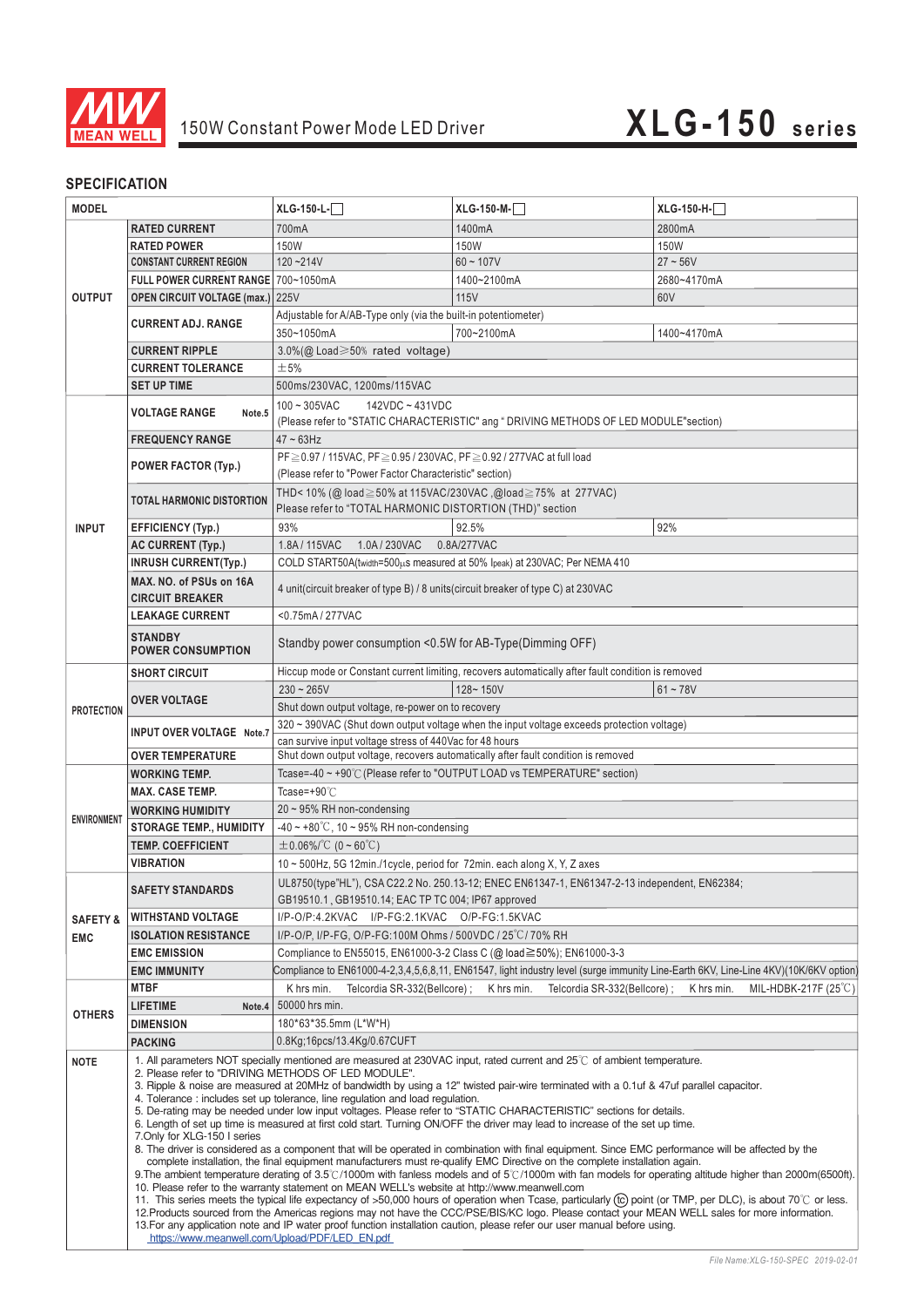

## 150W Constant Power Mode LED Driver **LEG-150** series



*File Name:XLG-150-SPEC 2019-02-01*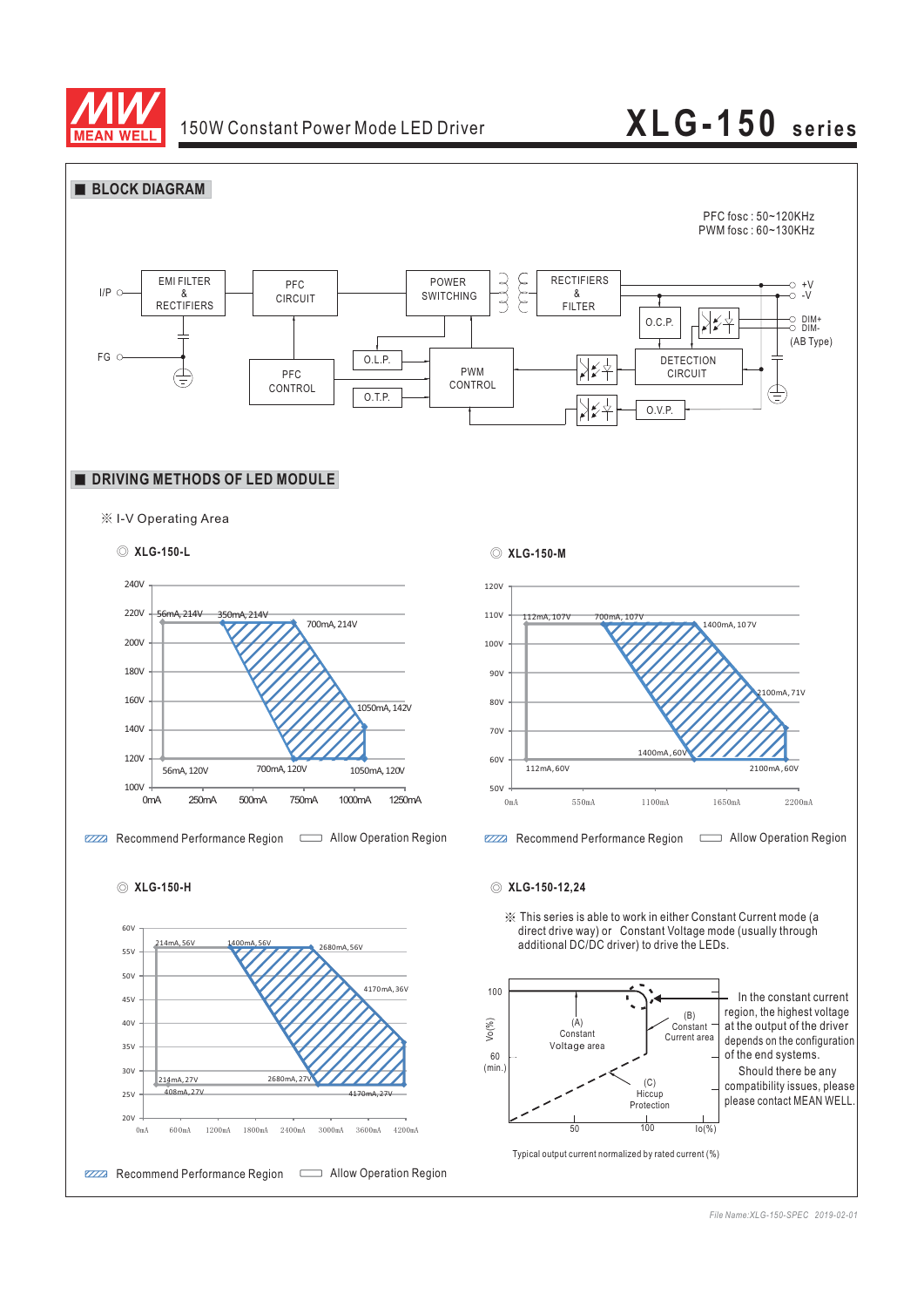

## 150W Constant Power Mode LED Driver **LEG-150** series



2. The output current could drop down to 0% when dimming input is about 0kΩ or 0Vdc, or 10V PWM signal with 0% duty cycle.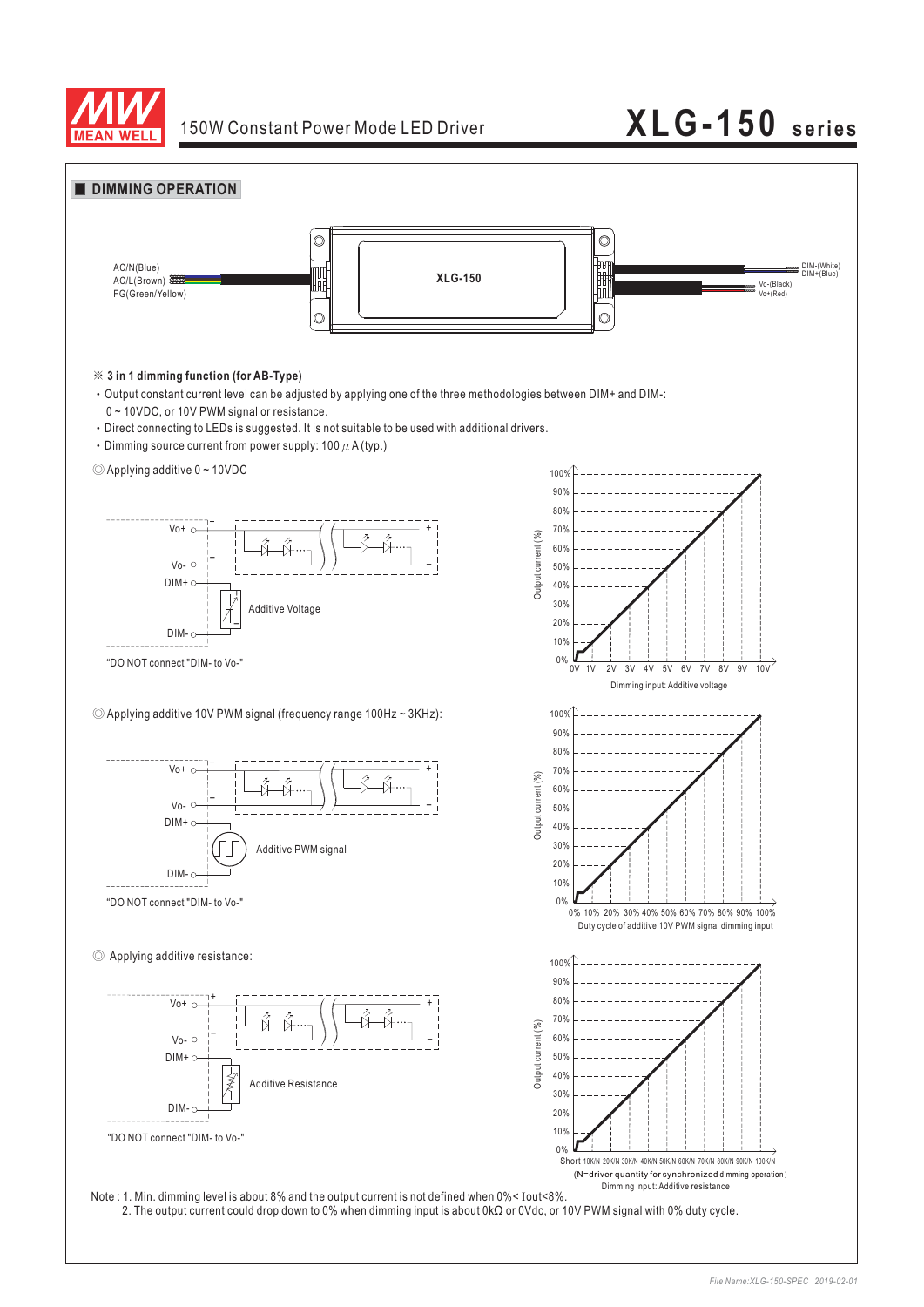

# 150W Constant Power Mode LED Driver **LEG-150** series



*File Name:XLG-150-SPEC 2019-02-01*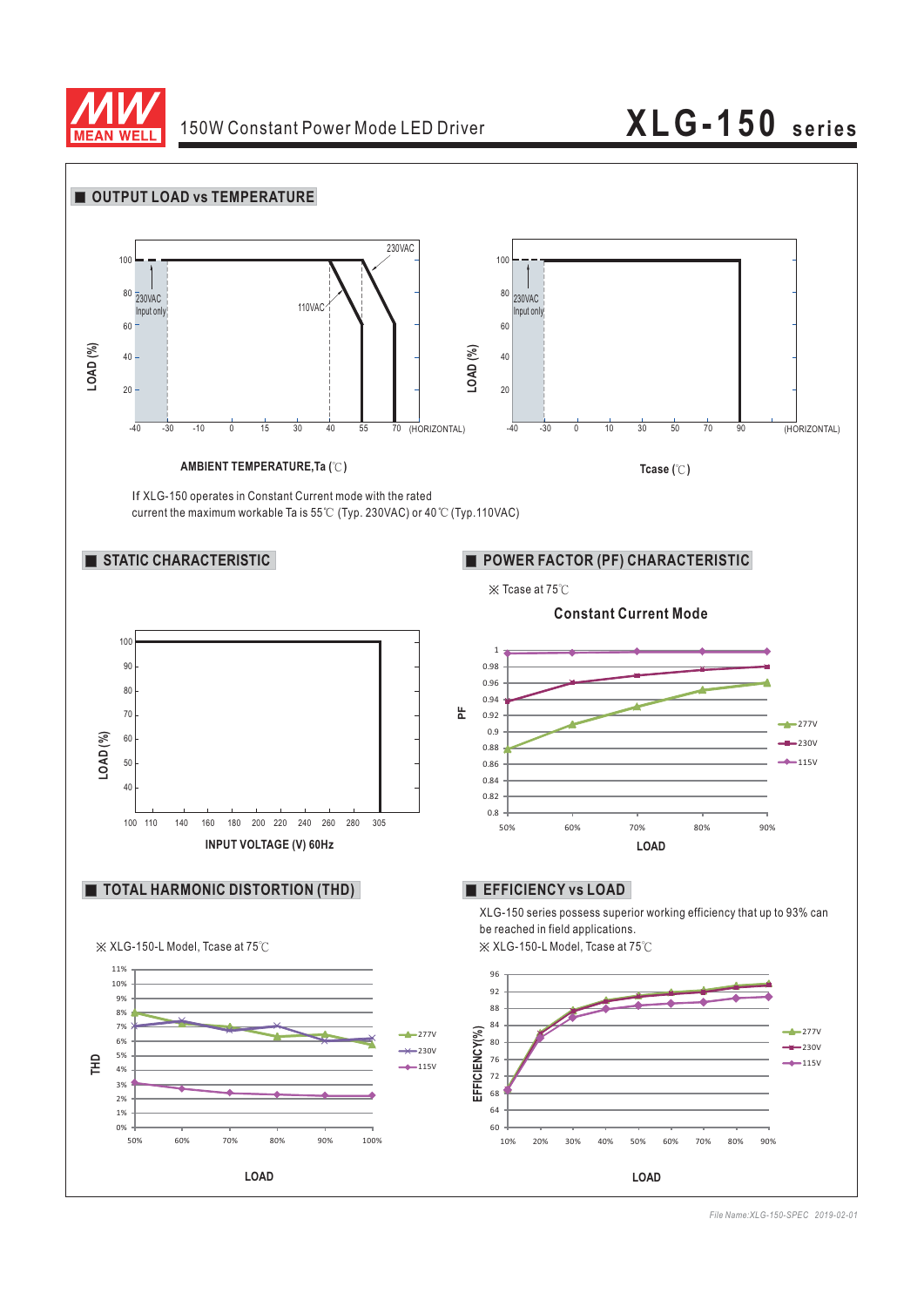

# 150W Constant Power Mode LED Driver **XLG-150** series





Tcase  $(°C)$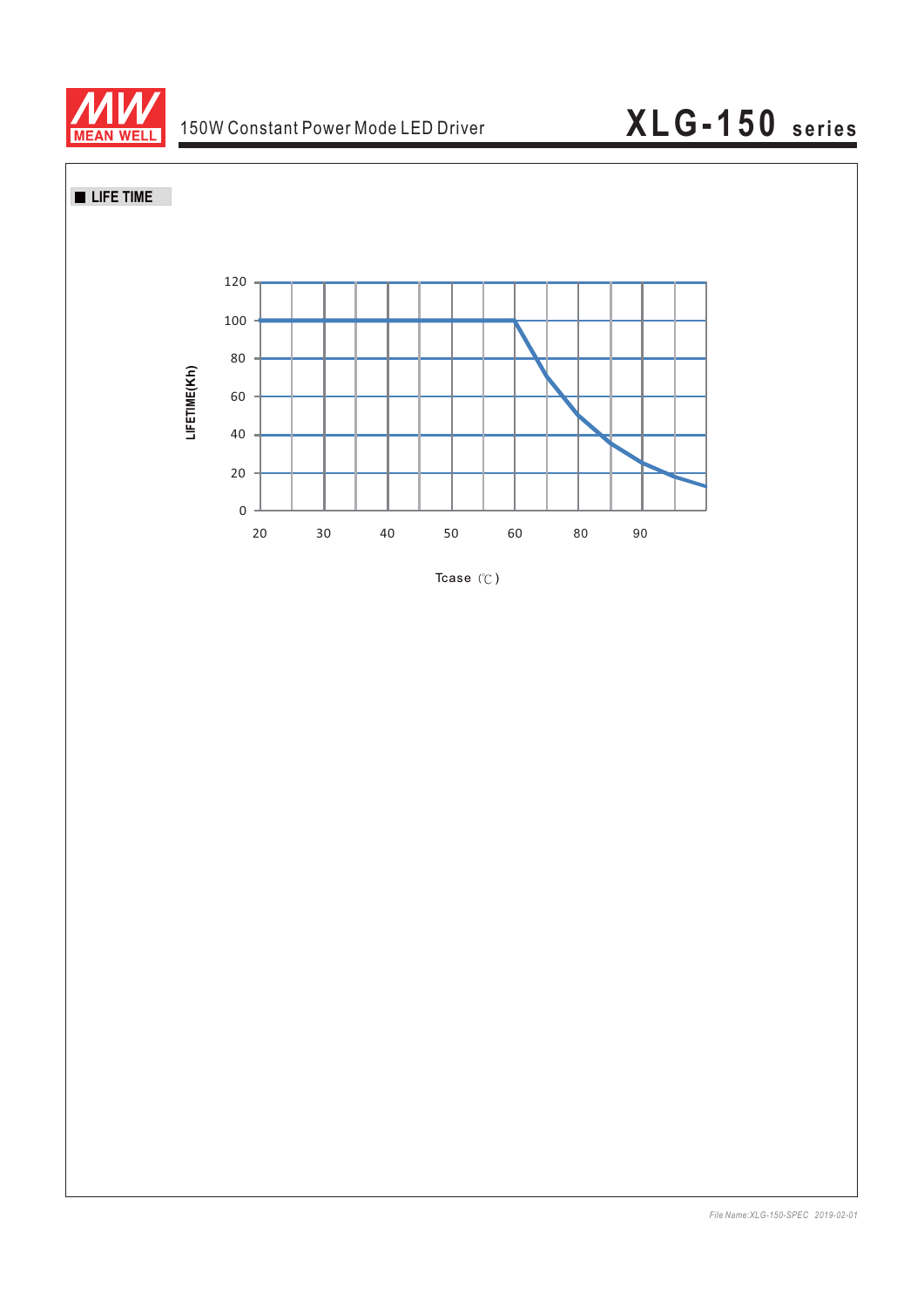

# 150W Constant Power Mode LED Driver **XLG-150 series**